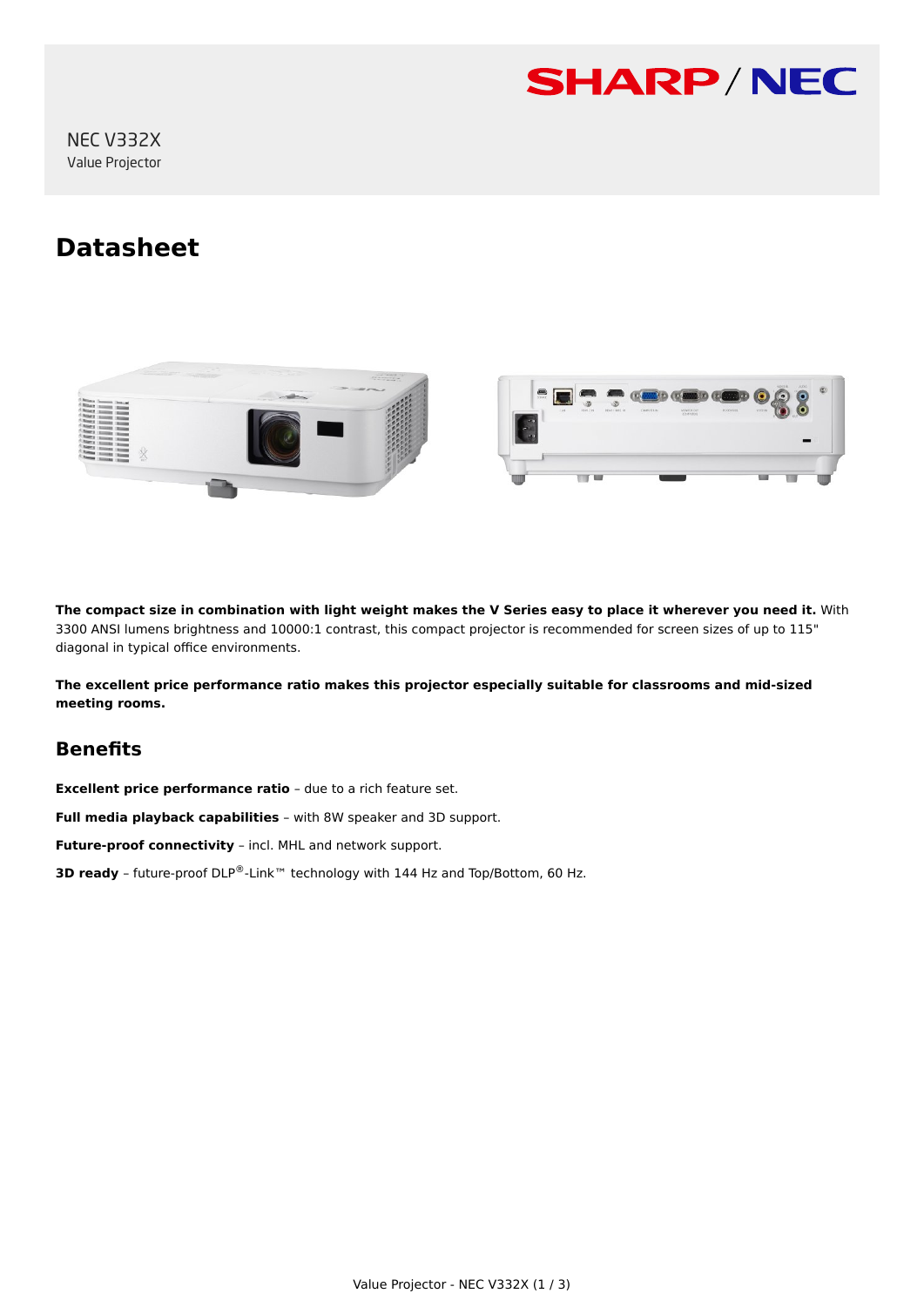# **Product Information**

| Product Name  | NEC V332X       |
|---------------|-----------------|
| Product Group | Value Projector |
| Order Code    | 60003894        |

#### **Image**

| Projection Technology                   | 1-chip DLP™ Technology                                               |
|-----------------------------------------|----------------------------------------------------------------------|
| <b>Native Resolution</b>                | 1024 x 768 (XGA)                                                     |
| Aspect Ratio                            | 4:3                                                                  |
| Contrast Ratio 1                        | 10000:1                                                              |
| Brightness <sup>1</sup>                 | 3300 ANSI Lumen                                                      |
| Lamp                                    | 218 W AC                                                             |
| Light Source Life [hrs]                 | 6000 Eco (3500 High Bright Mode)                                     |
| Lens Offset [%]                         | 65                                                                   |
| Projection Factor                       | $1.95 - 2.15 : 1$                                                    |
| Projection Distance [m]                 | $1.2 - 13$                                                           |
| Screen Size (diagonal) [cm] /<br>[inch] | Maximum: 762 / 300"; Minimum: 76.2 / 30"                             |
| Zoom                                    | Manual                                                               |
| Focus Adjustment                        | Manual                                                               |
| <b>Supported Resolutions</b>            | Up to 1920x1080                                                      |
| Frequency                               | Horizontal: 15-100 kHz (RGB: 24 kHz- 100 kHz); Vertical: 50 - 120 Hz |

### **Connectivity**

| RGB (analog)  | Input: 1 x Mini D-sub 15-pin, compatible to component (YPbPr)<br>Output: 1 x Mini D-sub 15 pin                                |  |
|---------------|-------------------------------------------------------------------------------------------------------------------------------|--|
| Digital       | Input: 1 x HDMI™ (Deep Color, Lip sync); 1 x HDMI™ with MHL support                                                           |  |
| Video         | Input: $1 \times RCA$                                                                                                         |  |
| Audio         | Input: $1 \times 3.5$ mm Stereo Mini Jack; $1 \times$ RCA Stereo for Video and S-Video<br>Output: 1 x 3.5 mm Stereo Mini Jack |  |
| Control       | Input: $1 \times D$ -Sub 9 pin (RS-232) (male)                                                                                |  |
| LAN           | $1 \times R$  45                                                                                                              |  |
| <b>USB</b>    | 1 x Mini USB                                                                                                                  |  |
| Video Signals | NTSC: NTSC 4.43: PAL: PAL-M: PAL-N: PAL60: SECAM                                                                              |  |

#### **Remote Control**

| Remote Control | Aspect Ratio; Audio Control; Auto Adjust; Automatic Picture Adjustment; Freeze-function; |
|----------------|------------------------------------------------------------------------------------------|
|                | Help-function; ID set; Keystone Correction; Lamp Mode Control; Magnify-function; Picture |
|                | Adjust; Picture Mode; Picture Mute; Source Select                                        |

#### **Electrical**

| Power Supply          | 100-240 V AC: 50 - 60 Hz                                              |
|-----------------------|-----------------------------------------------------------------------|
| Power Consumption [W] | 263 (High Bright) / 204 (Eco) / 3 (Network Stand-by) / 0.5 (Stand-by) |

## **Mechanical**

| Dimensions (W $\times$ H $\times$ D) [mm] | $324 \times 88 \times 250$ (without lens and feet) |
|-------------------------------------------|----------------------------------------------------|
| Weight [kg]                               |                                                    |
| Fan Noise [dB (A)]                        | 32 / 35 (Eco / Normal)                             |

#### **Ergonomics**